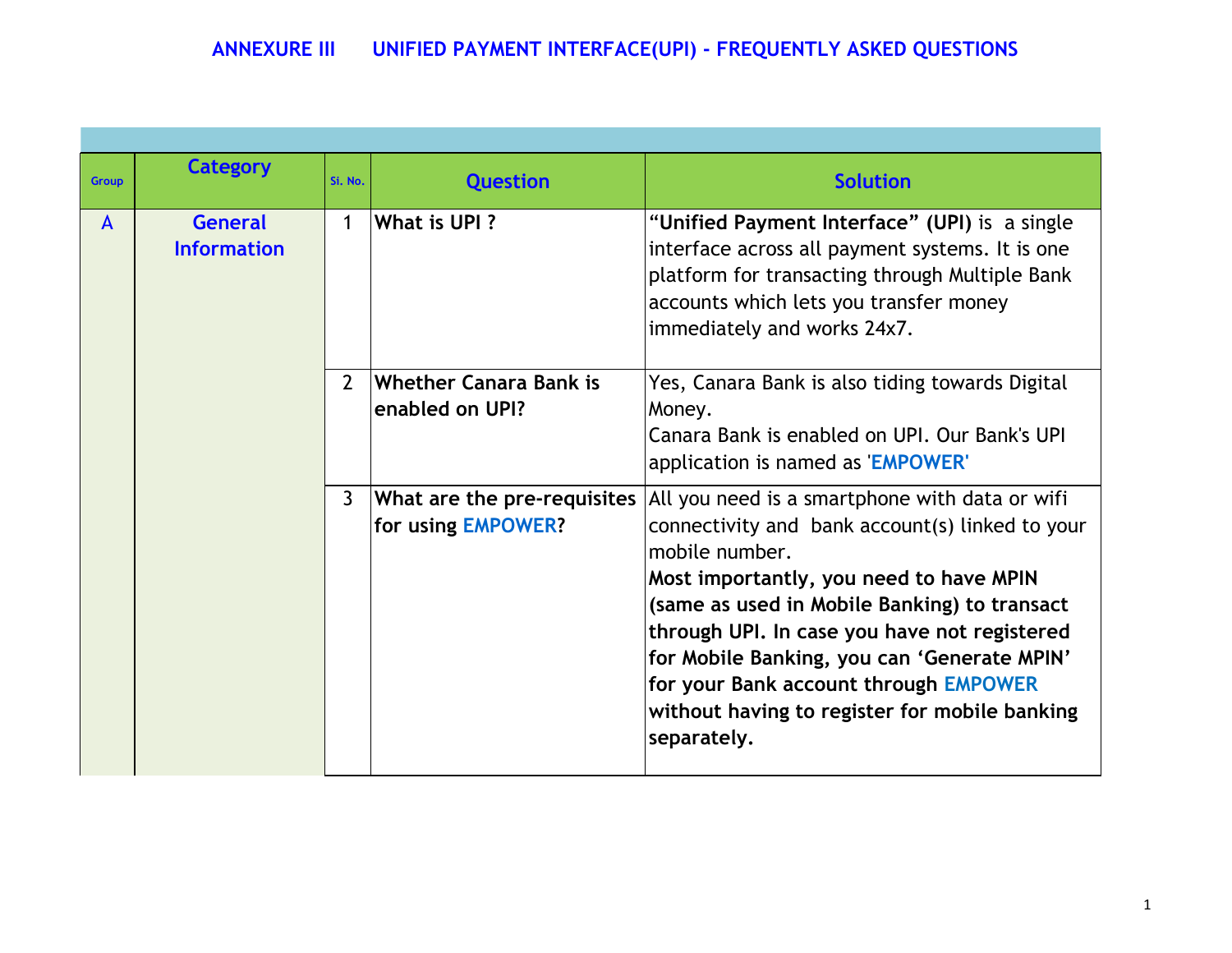| <b>Group</b> | <b>Category</b>    | Si. No.          | <b>Question</b>           | <b>Solution</b>                                                              |
|--------------|--------------------|------------------|---------------------------|------------------------------------------------------------------------------|
|              | <b>General</b>     | $\boldsymbol{A}$ | What is the Maximum       | Presently the maximum amount that can be.                                    |
|              | <b>Information</b> |                  | amount that can be        | transferred through UPI is Rs. 1,00,000/- per                                |
|              |                    |                  | transferred through UPI?  | day per user.                                                                |
|              |                    | 5                | What is the Minimum       | There is no lower limit. Even decimal amount is                              |
|              |                    |                  | amount that can be        | acceptable in UPI.                                                           |
|              |                    |                  | transferred through UPI?  |                                                                              |
|              |                    | 6                | What is the maximum       | There is no limit on the no. of transactions.                                |
|              |                    |                  |                           | number of transactions that There is limit only on the maximum amount (Rs.   |
|              |                    |                  | I can do in a day through | 1,00,000/- per day).                                                         |
|              |                    |                  | <b>EMPOWER'?</b>          |                                                                              |
|              |                    | $\overline{7}$   | What is the channel on    | UPI rides on IMPS channel which is available                                 |
|              |                    |                  | which UPI operates?       | 24*7*365 and ensures instant credit.                                         |
|              |                    | 8                | What are all the Mobile   | UPI supports all latest Android Phones.                                      |
|              |                    |                  | platforms on which UPI    | Recommended Android version is 4.4.4 & above.                                |
|              |                    |                  |                           | Applications are compatible   It will be extended for Windows and IOS phones |
|              |                    |                  |                           | subsequently.                                                                |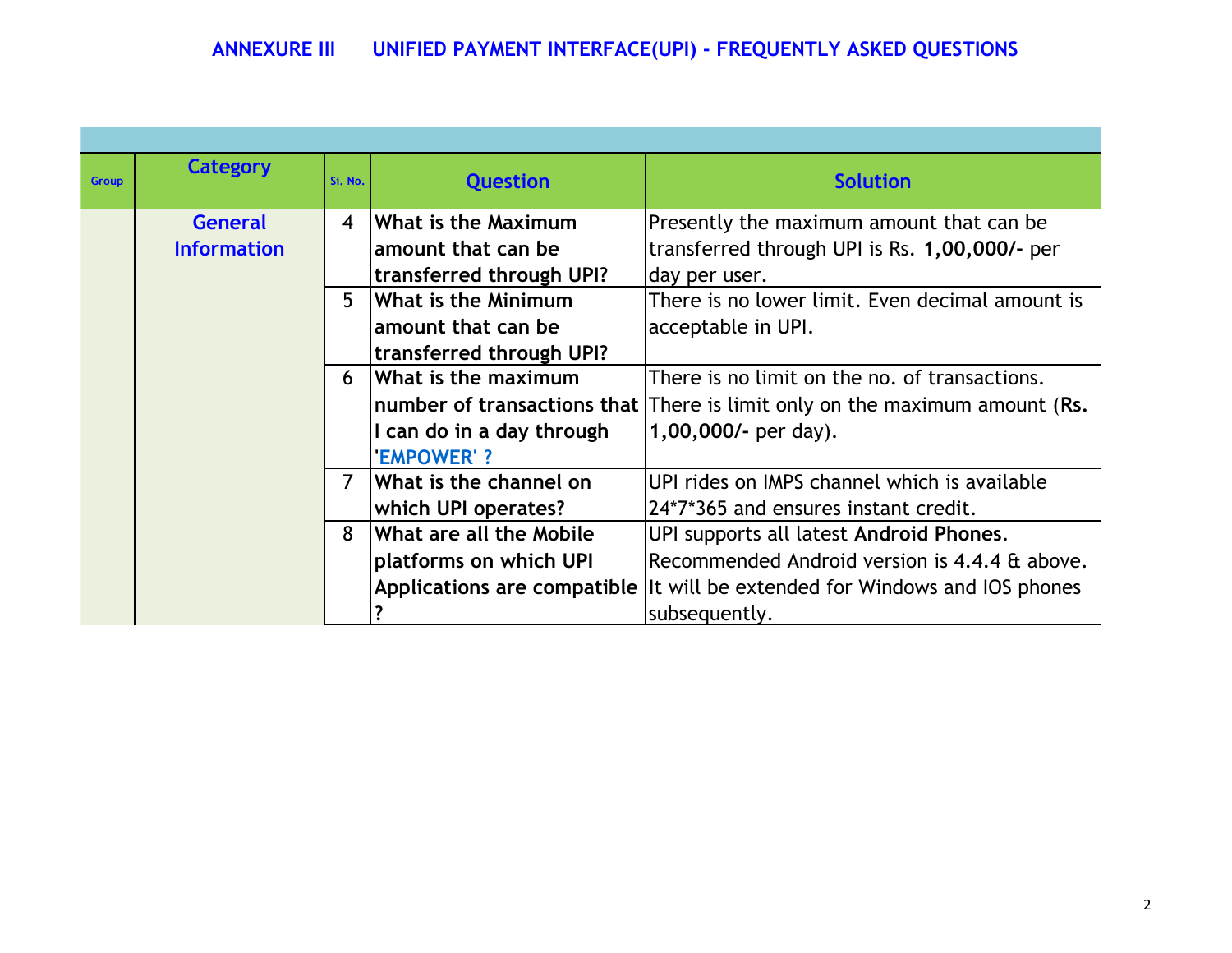| <b>Group</b> | <b>Category</b>                      | Si. No.         | <b>Question</b>                                                       | <b>Solution</b>                                                                                                                                                                                                                                                                                                                                                                                                 |
|--------------|--------------------------------------|-----------------|-----------------------------------------------------------------------|-----------------------------------------------------------------------------------------------------------------------------------------------------------------------------------------------------------------------------------------------------------------------------------------------------------------------------------------------------------------------------------------------------------------|
|              | <b>General</b><br><b>Information</b> | 9               | How different is UPI from<br><b>Mobile Banking?</b>                   | Each Bank has its own mobile Banking<br>Application. When a user has accounts in<br>multiple Banks, he/she has to download the<br>mobile banking applicaion of all those banks.<br>Whereas in UPI, any Bank Customer may<br>download and use the UPI Application of any<br>Bank enabled for it. The user may then add all<br>his/her Bank accounts under one App and<br>transact from/to any of those accounts. |
|              |                                      | 10 <sup>°</sup> | Whether EMPOWER can be<br>downloaded by other Bank<br>customers also? | Yes. Any Bank customer can download & use this<br>application and transact without necessarily<br>having an account with Canara Bank.                                                                                                                                                                                                                                                                           |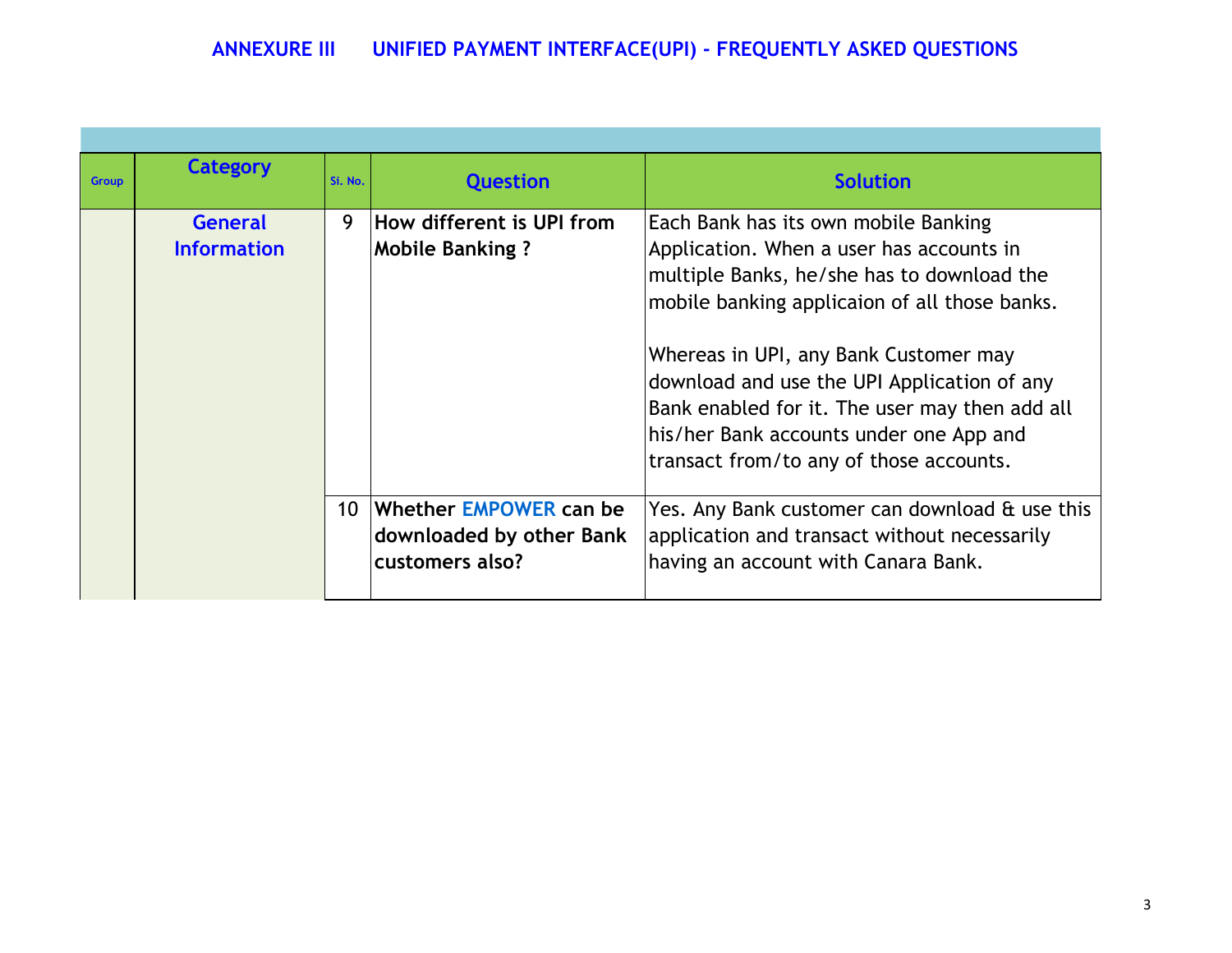| <b>Group</b> | <b>Category</b>                      | Si. No.         | <b>Question</b>                                                  | <b>Solution</b>                                                                                                                                                                                                                                                                                                                                                                                                                                              |
|--------------|--------------------------------------|-----------------|------------------------------------------------------------------|--------------------------------------------------------------------------------------------------------------------------------------------------------------------------------------------------------------------------------------------------------------------------------------------------------------------------------------------------------------------------------------------------------------------------------------------------------------|
|              | <b>General</b><br><b>Information</b> | 11              | I have an account with xyz<br>bank, will EMPOWER work<br>for me? | <b>EMPOWER</b> works for all banks that are on the<br>IMPS platform who are live on UPI platform too.<br>However, customers of every bank in India will<br>be able to receive payments (through Payment<br>options other than the Virtual Payment<br>address[defined below]) via EMPOWER, provided<br>the beneficiary bank is live on UPI.                                                                                                                   |
|              |                                      | 12 <sup>2</sup> | What is so unique about UPI<br>facility?                         | UPI provides high level of interoperability viz., it<br>provides a liberty to the customer to use any<br>Bank's application and add multiple Bank<br>accounts to it to transact.<br>With UPI you can not only transfer money but<br>also collect money that helps in sharing of bill<br>amount on occasions with peers, recovery debts<br>and merchant payments.<br>It available 'round the clock' and is easy to<br>operate with very little input details. |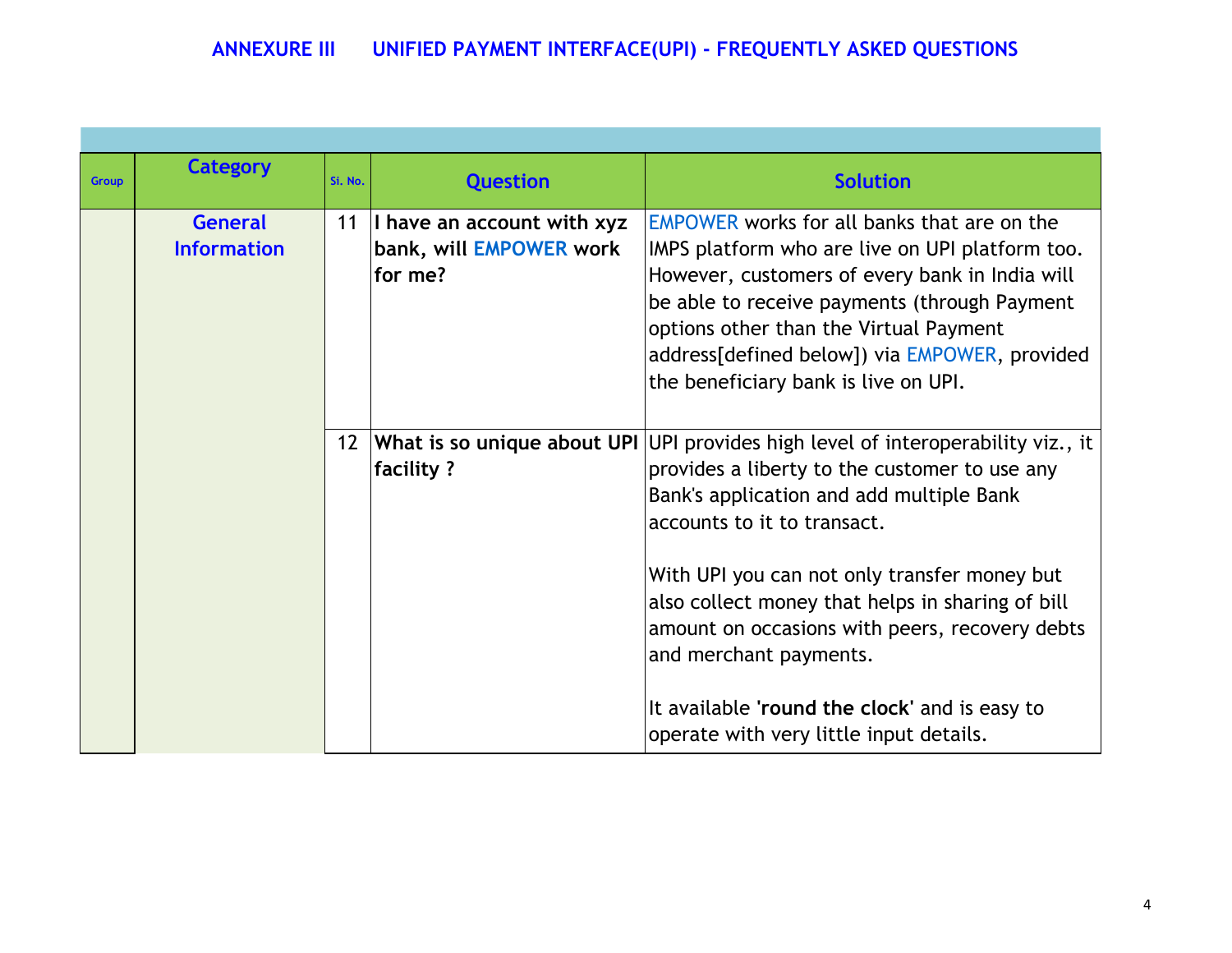|              | Category                                 |         |                                              |                                                                                                                                                                                                                                                                                                                                                                                                                                                           |
|--------------|------------------------------------------|---------|----------------------------------------------|-----------------------------------------------------------------------------------------------------------------------------------------------------------------------------------------------------------------------------------------------------------------------------------------------------------------------------------------------------------------------------------------------------------------------------------------------------------|
| <b>Group</b> |                                          | Si. No. | <b>Question</b>                              | <b>Solution</b>                                                                                                                                                                                                                                                                                                                                                                                                                                           |
| B.           | <b>Registration on</b><br><b>EMPOWER</b> |         | 13   Who can register for<br><b>EMPOWER.</b> | Any bank customer including Canara Bank<br>Customers whose mobile number is registerd<br>with their accounts and has the following<br>account types:<br>a. Savings Account.<br>b. Current Account with sole proprietorship.<br>NOTE: Registered mobile number is one which is<br>updated and linked with customer ID or bank<br>account number of the customer. User needs to<br>be necessarily registered for Mobile Banking of<br>the respective banks. |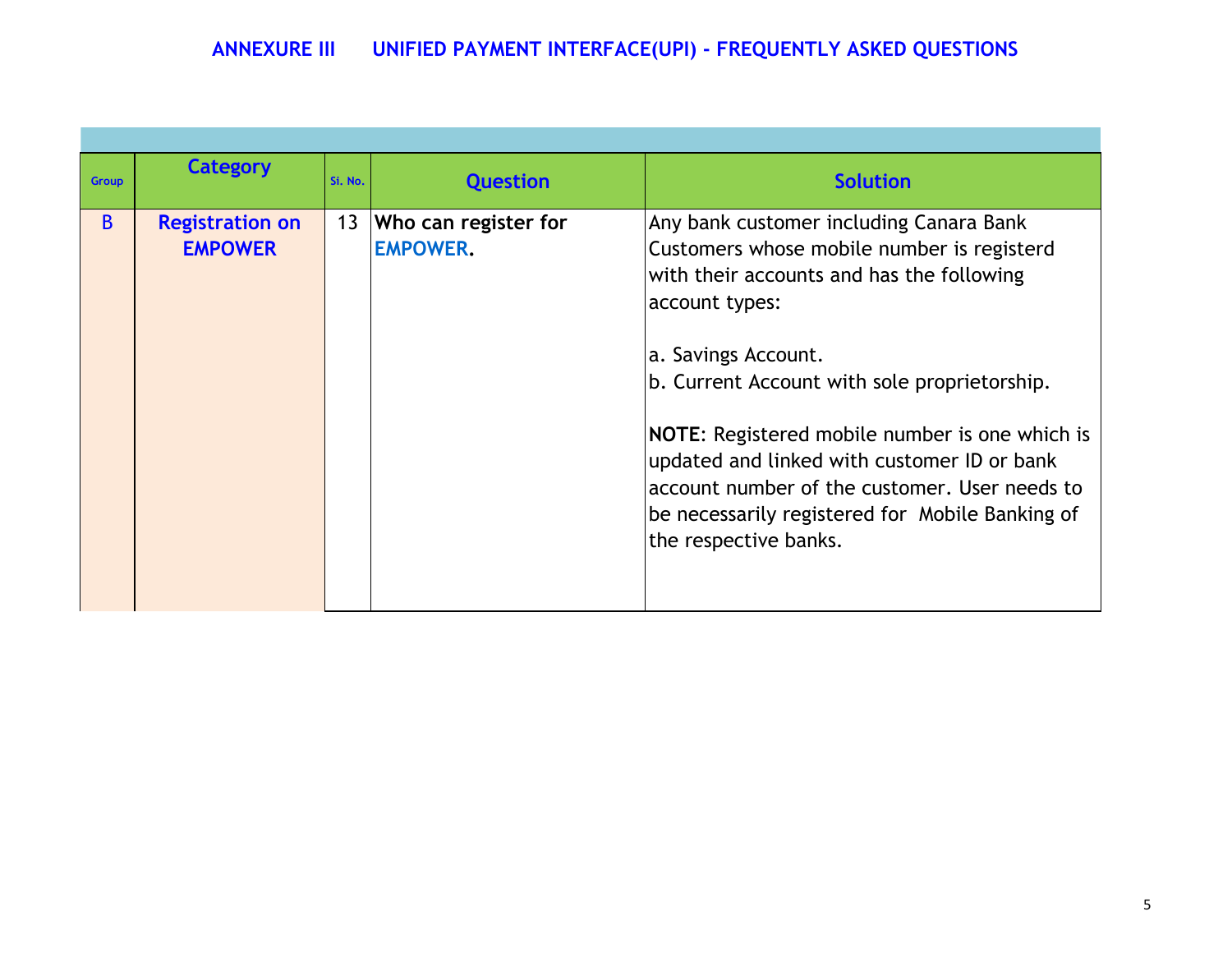| <b>Group</b> | <b>Category</b>                          | Si. No. | <b>Question</b>                                                                         | <b>Solution</b>                                                                                                                                                                                                                                                                                                                                                                                                                                                                                                                 |
|--------------|------------------------------------------|---------|-----------------------------------------------------------------------------------------|---------------------------------------------------------------------------------------------------------------------------------------------------------------------------------------------------------------------------------------------------------------------------------------------------------------------------------------------------------------------------------------------------------------------------------------------------------------------------------------------------------------------------------|
|              | <b>Registration on</b><br><b>EMPOWER</b> |         | 14 What is the registeration<br>procedure?                                              | 1. Download EMPOWER - Canara Bank's UPI<br>application from google play store and install the<br>same.<br>2. Click on Register button on first page.<br>3. Fill in the required fields including security<br>questions. (Remember your security questions<br>and answers, as the same will be essential for<br>retrieving password in case you forget the<br>same.)<br>4. The same page gives you the option to create<br>password. (This password is your application<br>login password).<br>Done! You can start using EMPOWER |
|              |                                          |         | 15 Whether Registration for<br><b>EMPOWER can be done in</b><br>Dual Sim Mobile Phones? | Yes.<br>The application automatically detects dual SIM<br>at the time of registration and requests you to<br>choose the SIM to send the request and register<br>for EMPOWER respectively.                                                                                                                                                                                                                                                                                                                                       |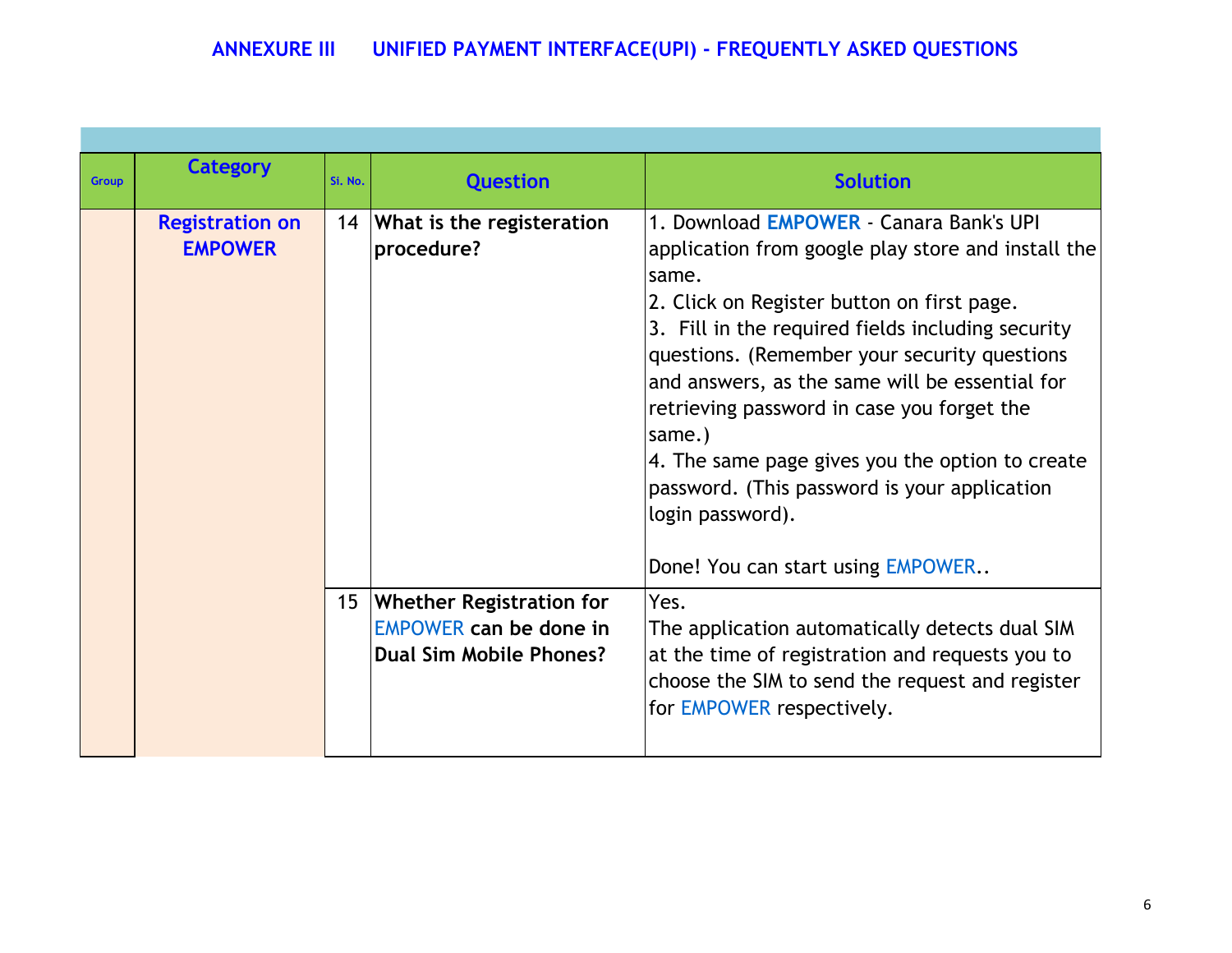| <b>Group</b> | <b>Category</b>        | Si. No. | <b>Question</b>                | <b>Solution</b>                                                                        |
|--------------|------------------------|---------|--------------------------------|----------------------------------------------------------------------------------------|
|              |                        |         |                                |                                                                                        |
| $\mathsf{C}$ | <b>Virtual Payment</b> | 16      | <b>What is Virtual Payment</b> | The virtual payment address (VPA) is payment                                           |
|              | <b>address</b>         |         | <b>Address?</b>                | identifier which basically holds an account no.                                        |
|              |                        |         |                                | and IFSC at the backend and masks the                                                  |
|              |                        |         |                                | credentials from being exposed. It takes the                                           |
|              |                        |         |                                | format of an email id viz., a user defined                                             |
|              |                        |         |                                | identifier with the banks extension                                                    |
|              |                        |         |                                | Eg: John@cnrb.                                                                         |
|              |                        |         |                                |                                                                                        |
|              |                        |         |                                | The extension appended is App specific. Here                                           |
|              |                        |         |                                | <b>@cnrb</b> pertains to the UPI application of Canara                                 |
|              |                        |         |                                | Bank. The user may have several accounts added                                         |
|              |                        |         |                                | under UPI. The accounts need to be linked to a                                         |
|              |                        |         |                                | VPA to transact using VPA. The user shall share                                        |
|              |                        |         |                                | only the virtual address with the other<br>party/merchant and the transaction could be |
|              |                        |         |                                | completed in no time.                                                                  |
|              |                        |         |                                |                                                                                        |
|              |                        |         |                                |                                                                                        |
|              |                        |         | 17   Can I have same Virtual   | Yes. You may link multiple accounts to the same                                        |
|              |                        |         | address for multiple           | virtual address. The amount shall get credited to                                      |
|              |                        |         | accounts?                      | primary account linked with that particular                                            |
|              |                        |         |                                | virtual address.                                                                       |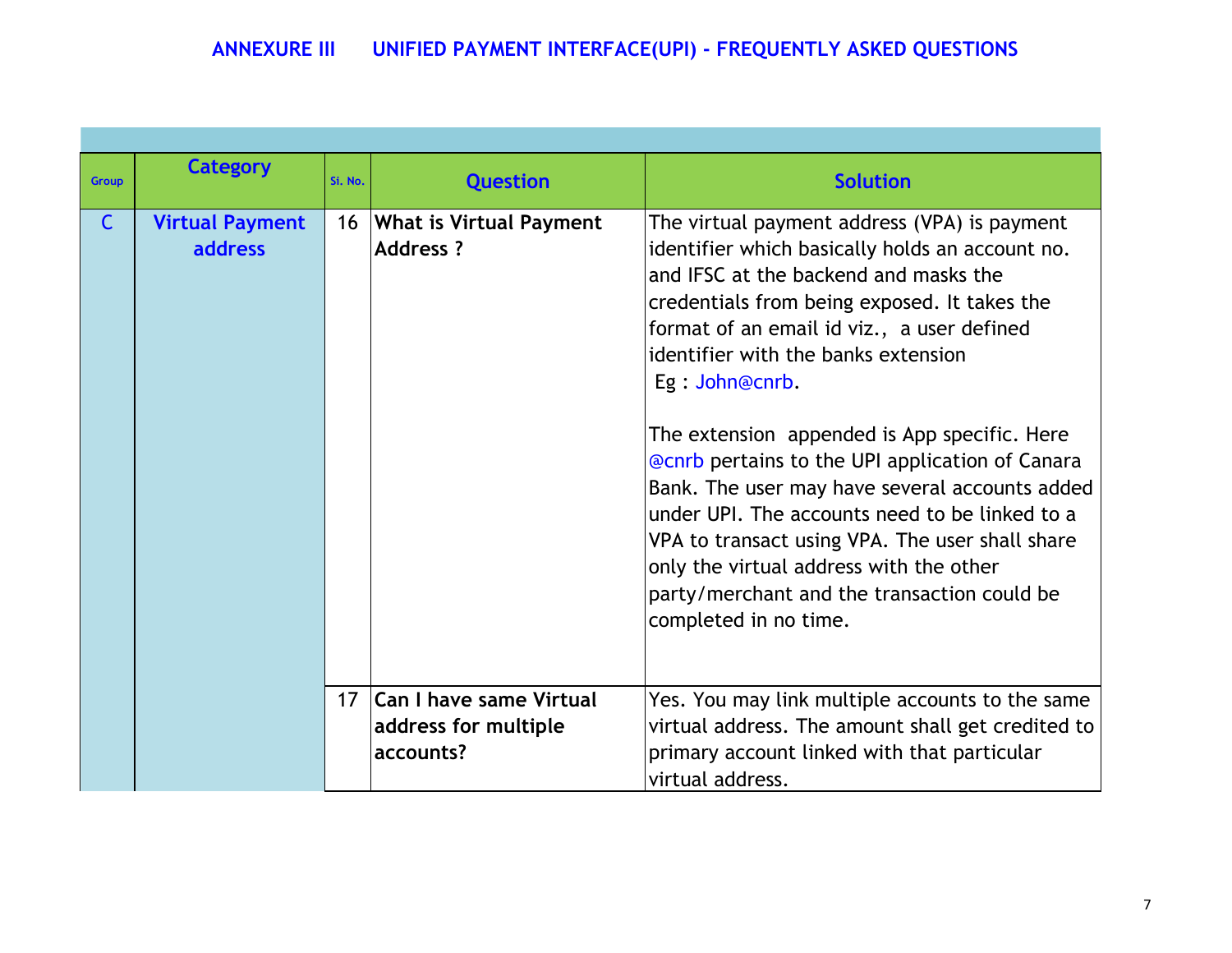| <b>Group</b> | <b>Category</b>        | Si. No. | <b>Question</b>                   | <b>Solution</b>                                    |
|--------------|------------------------|---------|-----------------------------------|----------------------------------------------------|
|              | <b>Virtual Payment</b> |         | 18   Can I have different virtual | Yes. You may have different virtual addresses for  |
|              | <b>address</b>         |         | addresses for each                | each accounts. The choice is open to the user.     |
|              |                        |         | accounts?                         |                                                    |
|              |                        |         | 19 Once I delete a VPA can I      | Once a Virtual address is deleted, you will not be |
|              |                        |         | create the same again?            | allowed to create the same virtual address for     |
|              |                        |         |                                   | the next 2 years. You may have to create a         |
|              |                        |         |                                   | different one.                                     |
|              |                        | 20      | What is the remedy if I           | The Application will display an error message as   |
|              |                        |         | have entered an incorrect         | "Invalid Virtual payment address". You will have   |
|              |                        |         | Virtual address ?                 | to enter the correct virtual address and the app   |
|              |                        |         |                                   | will validate the same and display the name of     |
|              |                        |         |                                   | the benefciary/remitter.                           |
|              |                        |         |                                   |                                                    |
|              |                        | 21      | What to do when the               | In case the system detects it as a failed          |
|              |                        |         | amount is not credited to         | transaction, you may receive the auto reversal     |
|              |                        |         | the beneficiary even              | within 1-2 days. In case it is a successful        |
|              |                        |         | though I enter the correct        | transaction, you may Log a dispute in the option   |
|              |                        |         | <b>VPA?</b>                       | : Menu--> profile--> log a dispute. The same willl |
|              |                        |         |                                   | be attended within 1-2 days.                       |
|              |                        |         |                                   |                                                    |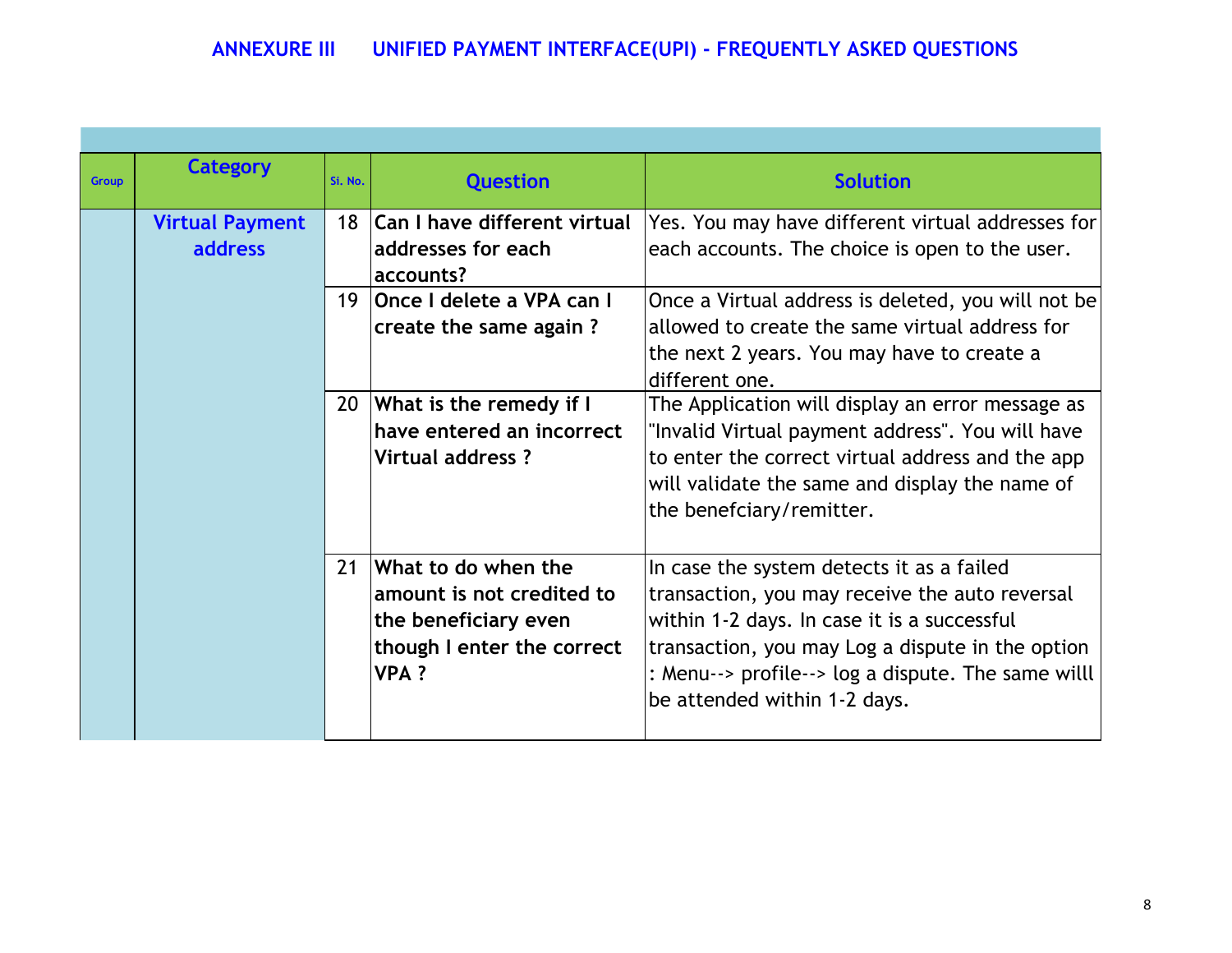| <b>Group</b> | <b>Category</b>                          | Si. No. | <b>Question</b>                                                                                                        | <b>Solution</b>                                                                                                                                                                                                                                                                                                                                                                                                                                                                                                               |
|--------------|------------------------------------------|---------|------------------------------------------------------------------------------------------------------------------------|-------------------------------------------------------------------------------------------------------------------------------------------------------------------------------------------------------------------------------------------------------------------------------------------------------------------------------------------------------------------------------------------------------------------------------------------------------------------------------------------------------------------------------|
|              | <b>Virtual Payment</b><br><b>address</b> | 22      | While adding accounts to<br>my VPA, I am getting an<br>error as "No Accounts are<br>fetched for this mobile<br>number" | The reason could be either of the following:<br>1. You have multiple accounts having different<br>customer ID in that particular Bank chosen by<br>you. (For UPI, for each bank you must have all<br>accounts to be mapped to the primary<br>customer ID)<br>2. Even though you have multiple accounts<br>linked to one Customer ID in a Bank, You may<br>get this error because you may have one or more<br>joint accounts linked to it. (UPI is available to<br>accounts which are operated on individual<br>capacity only) |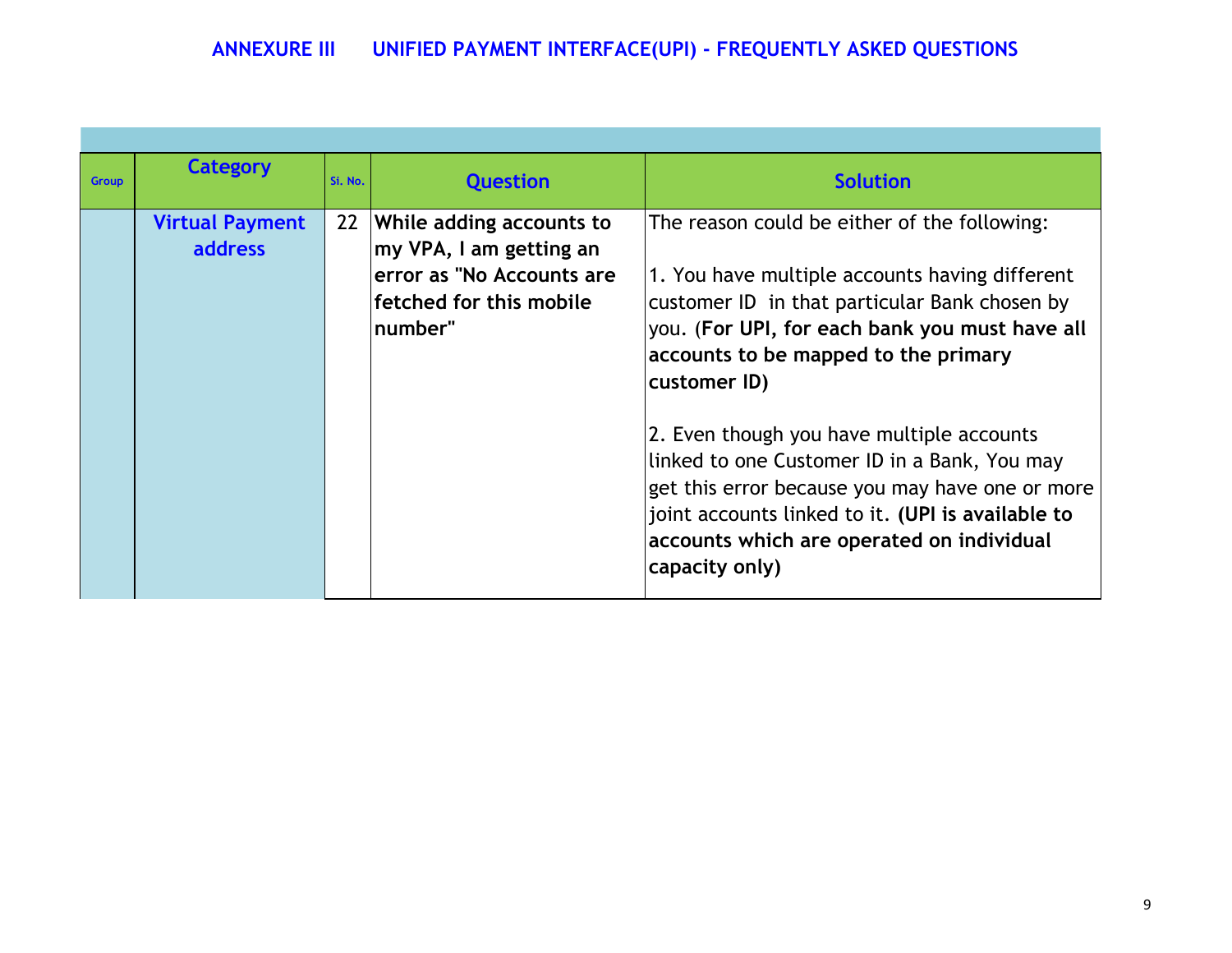| <b>Group</b> | <b>Category</b>                          | Si. No. | <b>Question</b>                                                                | <b>Solution</b>                                                                                                                                                                                                                         |
|--------------|------------------------------------------|---------|--------------------------------------------------------------------------------|-----------------------------------------------------------------------------------------------------------------------------------------------------------------------------------------------------------------------------------------|
|              | <b>Virtual Payment</b><br><b>address</b> | 23      | Is payment using Virtual<br>address the only payment<br>option under EMPOWER ? | No.<br>You can transact using other payment options in<br>laddition to VPA such as:<br>Mobile No. + MMID<br>Account No. + IFSC<br>Payment using Aadhaar No.<br>These payment modes also result in instant<br>credit to the beneficiary. |
|              |                                          | 24      | What is PUSH and PULL<br>transactions?                                         | PUSH transaction is when you wish to send<br>money to someone. PULL transaction is when<br>you wish to collect money from someone.                                                                                                      |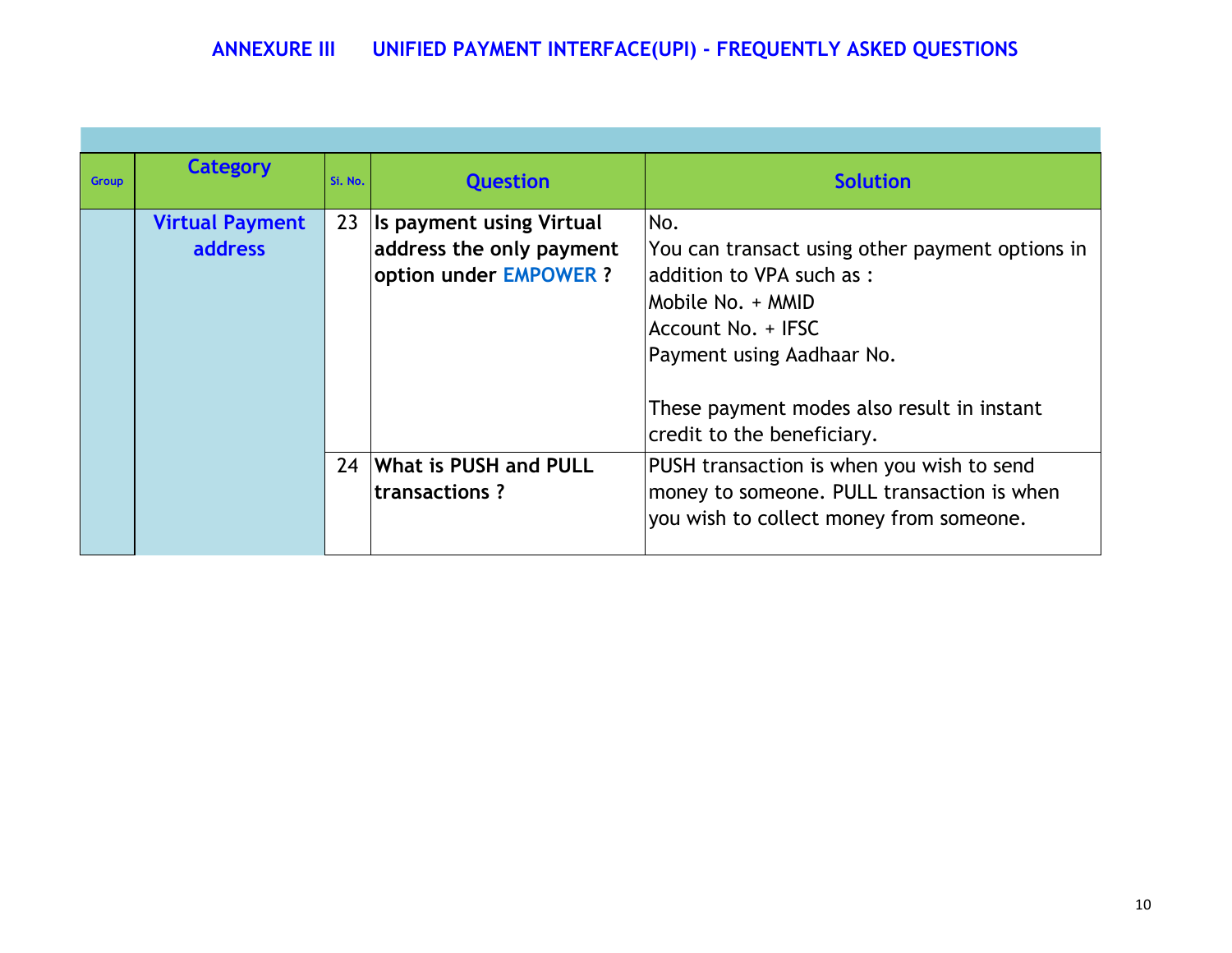| <b>Group</b> | <b>Category</b>    | Si. No. | <b>Question</b>                | <b>Solution</b>                                   |
|--------------|--------------------|---------|--------------------------------|---------------------------------------------------|
|              |                    |         |                                |                                                   |
| D            | Payment/           |         | 25 In EMPOWER, the only        | You can send and also receive money through       |
|              | <b>Transaction</b> |         | facility I have is sending     | EMPOWER. For receiving money you need to          |
|              | related queries    |         | money to someone?              | have the virtual address of the remitter (This    |
|              |                    |         |                                | also includes payment to merchants such as        |
|              |                    |         |                                | Bigbazaar, Starbucks etc).                        |
|              |                    |         |                                |                                                   |
|              |                    |         |                                | In addition you have other facilities in the Main |
|              |                    |         |                                | Menu such as : Generate OTP, Generate/Change      |
|              |                    |         |                                | MPIN, log a dispute, Change your password etc.    |
|              |                    |         |                                | Bill Payment facility may also be expected to     |
|              |                    |         |                                | come*                                             |
|              |                    |         |                                |                                                   |
|              |                    |         | 26 What are the charges per    | *As of now Canara Bank is not charging any        |
|              |                    |         | transaction through            | transaction cost to the users.                    |
|              |                    |         | <b>EMPOWER?</b>                |                                                   |
|              |                    |         | 27 What are the pre-requisites | A. The respective Bank should be enabled on       |
|              |                    |         | for adding other Bank          | UPI.                                              |
|              |                    |         | <b>accounts into EMPOWER?</b>  | B. The mobile No. which is used for this app      |
|              |                    |         |                                | should have been registered against the           |
|              |                    |         |                                | respective accounts.                              |
|              |                    |         |                                | C. Valid MPIN should be available.                |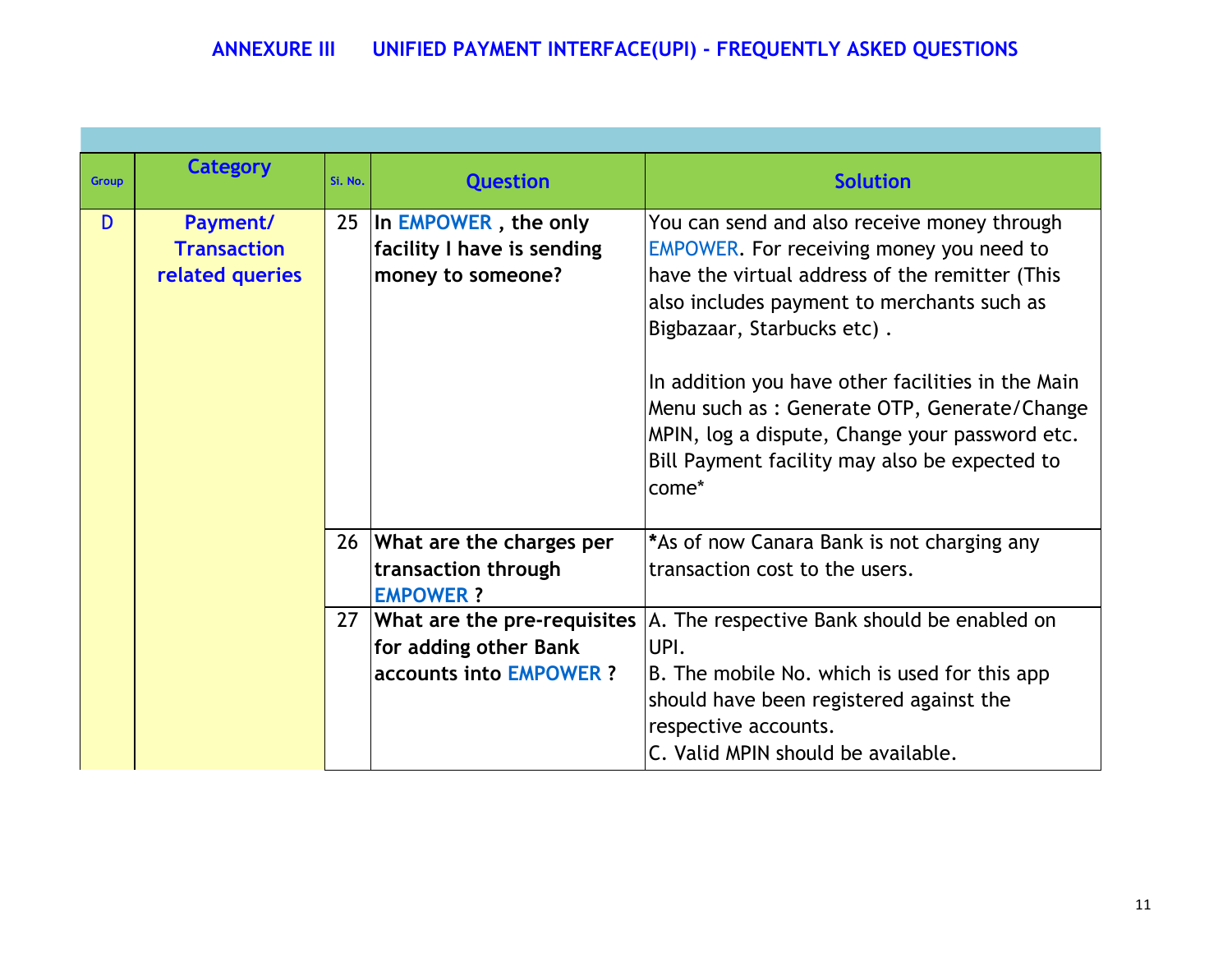| <b>Group</b> | <b>Category</b>                                   | Si. No. | <b>Question</b>                                                              | <b>Solution</b>                                                                                                                                                                                                                                                                           |
|--------------|---------------------------------------------------|---------|------------------------------------------------------------------------------|-------------------------------------------------------------------------------------------------------------------------------------------------------------------------------------------------------------------------------------------------------------------------------------------|
|              | Payment/<br><b>Transaction</b><br>related queries | 28      | What is MPIN?                                                                | MPIN is Mobile personalized Identification<br>Number, 4-6 digit number to be set by user in<br>mobile banking application of their respective<br>bank's application.<br>Every transaction in UPI is authenticated by the<br>MPIN.                                                         |
|              |                                                   |         | 29 How long does it take to<br>complete a transaction in<br><b>EMPOWER ?</b> | <b>EMPOWER works on the IMPS platform which is</b><br>an instant fund transfer system (24x7x365). Thus<br>all transactions shall be completed<br>instantaneously.                                                                                                                         |
|              |                                                   |         | through UPI in comparison<br>with RTGS/NEFT ?                                | 30   How different is transacting   A unique feature about UPI is that it allows<br>instant funds transfer through an advanced yet<br>simple payment mode called the Virtual<br>payement address*.<br>UPI is available 24*7*365 days unlike RTGS/NEFT<br>which are bound by a time frame. |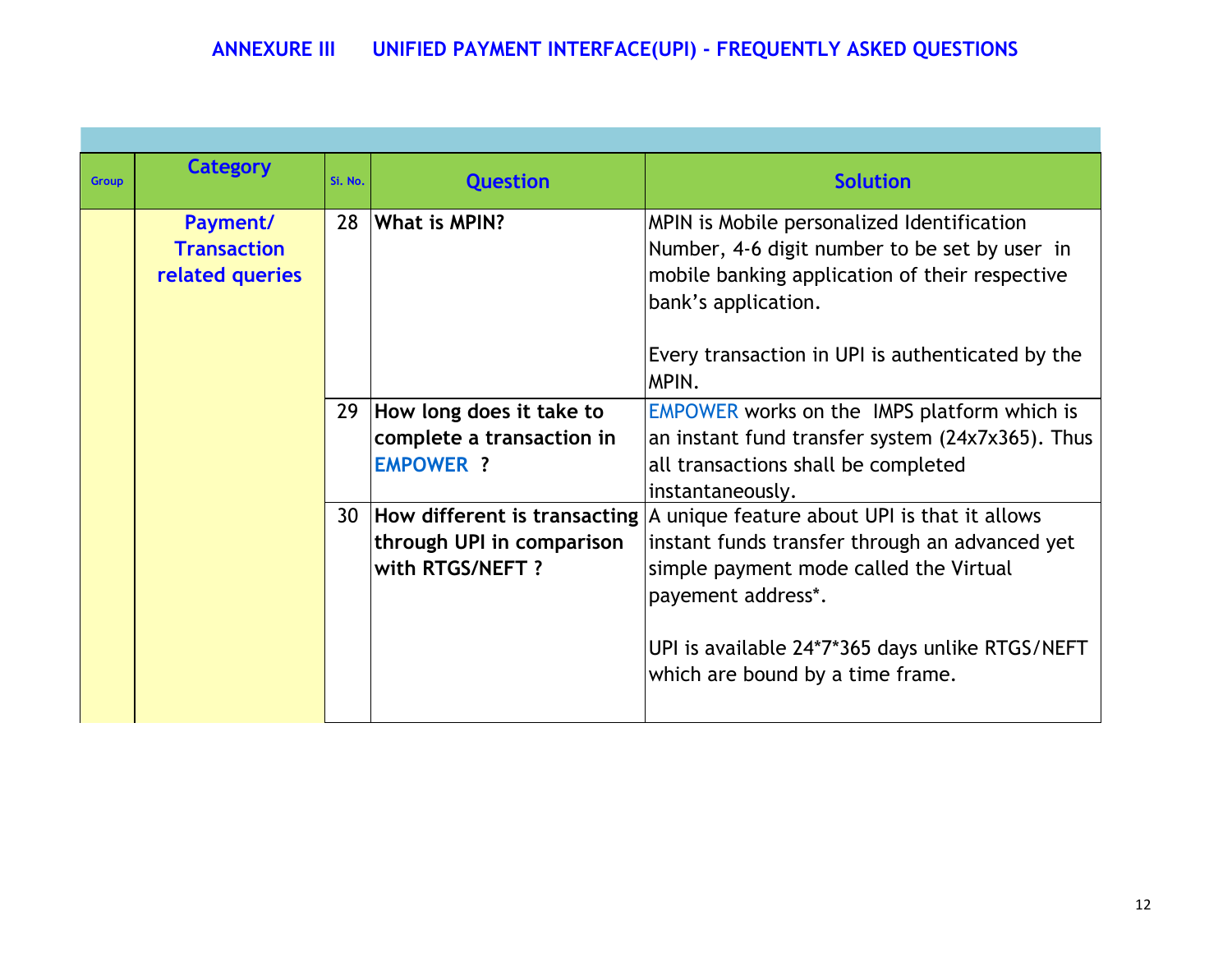| <b>Group</b> | <b>Category</b>    | Si. No. | <b>Question</b>                | <b>Solution</b>                                  |
|--------------|--------------------|---------|--------------------------------|--------------------------------------------------|
|              |                    |         |                                |                                                  |
|              | Payment/           | 31      | Can the payment be done        | Yes. You may choose any one of the payment       |
|              | <b>Transaction</b> |         | directly without having to     | options mentioned above and make payment.        |
|              | related queries    |         | maintain a beneficiary list?   | The easiest of them all is the payment made      |
|              |                    |         |                                | through Virtual address.                         |
|              |                    |         | 32   For ease of operation, Is | You need not mandatorily maintain beneficiary    |
|              |                    |         | there any option to            | lists. However, for ease of operation you may    |
|              |                    |         | maintain beneficiary list?     | save the frequently transacted beneficiaries in  |
|              |                    |         |                                | the option:                                      |
|              |                    |         |                                | Main menu--> profile--> my beneficiaries-->      |
|              |                    |         |                                | enter the nickname and VPA and set limit for the |
|              |                    |         |                                | beneficiary.                                     |
|              |                    |         |                                |                                                  |
|              |                    |         |                                | You may select the beneficiary under pay money   |
|              |                    |         |                                | option at the time of transacting.               |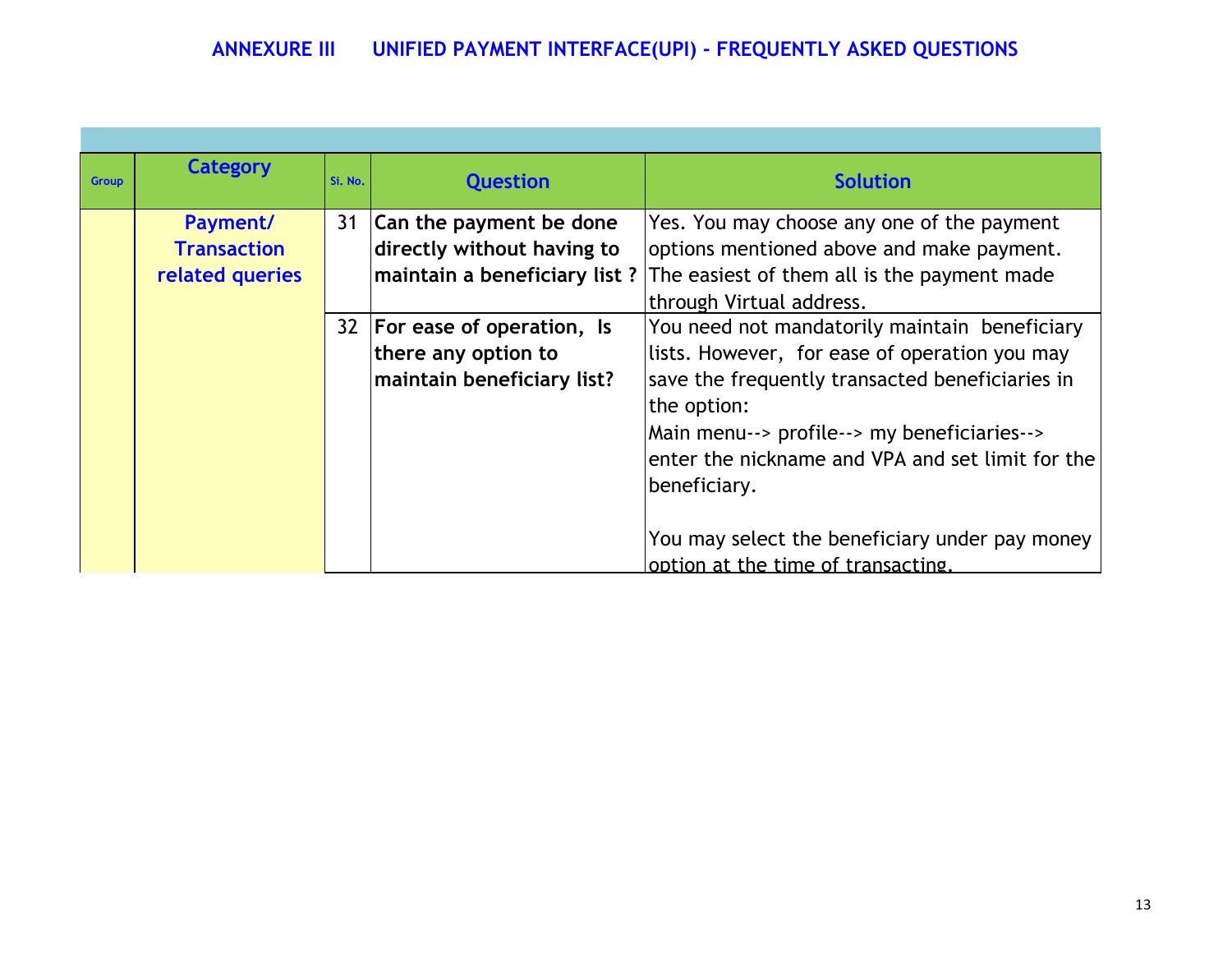| <b>Group</b> | <b>Category</b>                                   | Si. No. | <b>Question</b>                                                                                         | <b>Solution</b>                                                                                                                                                                                                                                                                                                                                                                                                                                                                                                                                                                                                                                                                                                                                   |
|--------------|---------------------------------------------------|---------|---------------------------------------------------------------------------------------------------------|---------------------------------------------------------------------------------------------------------------------------------------------------------------------------------------------------------------------------------------------------------------------------------------------------------------------------------------------------------------------------------------------------------------------------------------------------------------------------------------------------------------------------------------------------------------------------------------------------------------------------------------------------------------------------------------------------------------------------------------------------|
|              | Payment/<br><b>Transaction</b><br>related queries | 33      | What to do when I wish to<br>close the underlying<br>account added by me in<br><b>EMPOWER?</b>          | At the time of registration, EMPOWER will ask<br>you to map an account as primary account<br>among the list of accounts mapped to a Virtual<br>payment address. In case you wish to close this<br>primary account you can do either of the<br>following:<br>1. In case only this account has been linked to<br>the the virtual address, delete the same and<br>add afresh and link the new account as primary.<br>2. In case multiple accounts are mapped to a<br>Virtual address, go to My Banks---> select the<br>Virtual address, the various accounts will be<br>listed under it. the primary account will have a<br>star (*) on it while the other accounts will have a<br>bullpin. Tap on the bullpin to make it as the<br>primary account. |
|              |                                                   |         | 34 What if I want to send<br>money to a beneficiary<br>whose primary account is<br>closed subsequently? | The transaction will not be processed as no<br>account will be retrieved with that virtual<br>address unless the beneficiary maps an account<br>after closing the primary account.                                                                                                                                                                                                                                                                                                                                                                                                                                                                                                                                                                |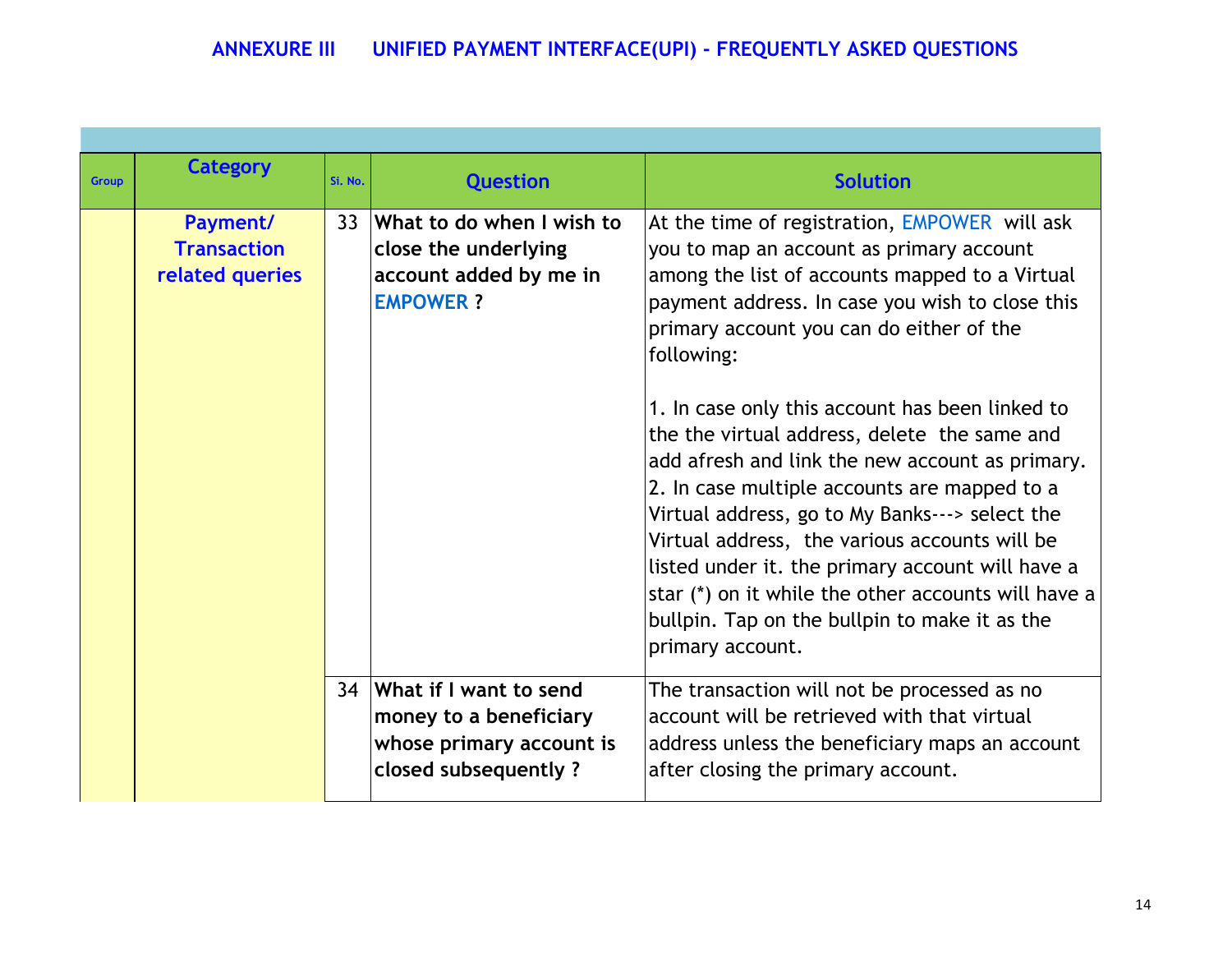| <b>Group</b> | <b>Category</b>                                                   | Si. No. | <b>Question</b>                                                   | <b>Solution</b>                                                                                                                                                                                                                                                   |
|--------------|-------------------------------------------------------------------|---------|-------------------------------------------------------------------|-------------------------------------------------------------------------------------------------------------------------------------------------------------------------------------------------------------------------------------------------------------------|
|              | Payment/<br><b>Transaction</b><br>related queries                 |         | payment in UPI                                                    | 35  How different is a merchant It is as simple as sharing the virtual payment<br>address with the merchant and the merchant<br>shall send a collect money request to complete<br>the payment without having to type Card details<br>or wait for net banking OTP. |
|              |                                                                   | 36      | Does each transaction<br>require OTP to be entered<br>under UPI ? | No. UPI Transactions do not require an OTP.<br>Each transaction is authenticated using the MPIN<br>(as used in Mobile Banking) and also dual<br>authentication mandated by RBI. So each<br>transaction is more secure than one could<br>imagine.                  |
|              |                                                                   |         | 37   Will I get a confirmation<br>when I Send/Receive Money       | Yes, an SMS will be sent to both the parties<br>involved and also the App gives a confirmation<br>on successful transaction.                                                                                                                                      |
| E.           | <b>Functionalities of</b><br>various Options in<br><b>EMPOWER</b> | 38      | What is "Add Banks" in the<br><b>Application ?</b>                | This option gives you the freedom to create a<br>Virtual Payment address and add accounts of<br>different Banks (Banks which are enabled on UPI)<br>to it.                                                                                                        |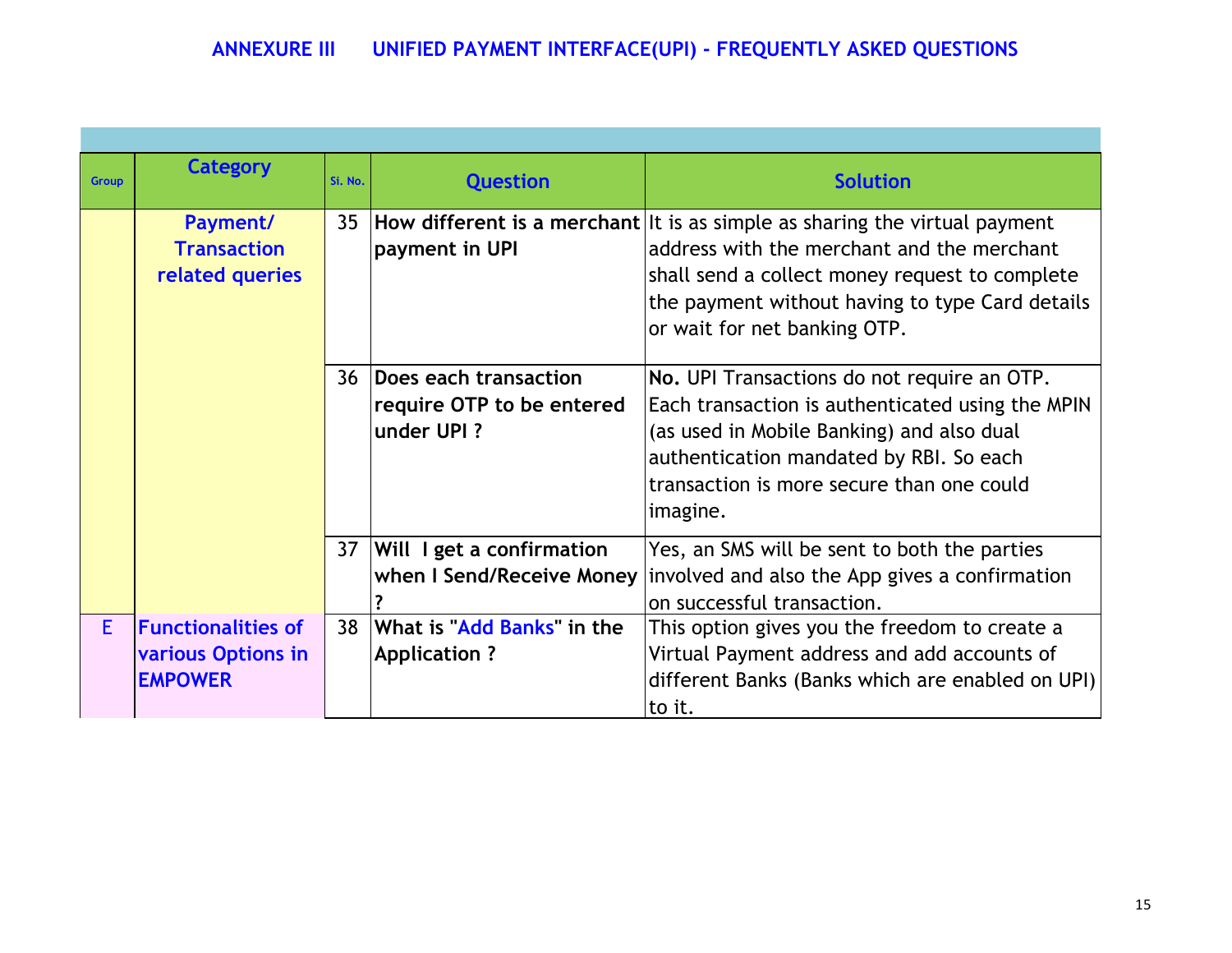E

| <b>Group</b> | <b>Category</b>                                                          | Si. No. | <b>Question</b>                            | <b>Solution</b>                                                                                                                                                                                                                                                                                                               |  |  |
|--------------|--------------------------------------------------------------------------|---------|--------------------------------------------|-------------------------------------------------------------------------------------------------------------------------------------------------------------------------------------------------------------------------------------------------------------------------------------------------------------------------------|--|--|
|              | <b>Functionalities of</b><br><b>various Options in</b><br><b>EMPOWER</b> |         | 39 How do I add my accounts<br>in EMPOWER? | Login into Application-> Add Banks-> Select<br>virtual Address -> 'link your Bank' --> choose the<br>bank. The accounts under that Bank will be<br>retrieved by the application. Submit to add<br>Banks.                                                                                                                      |  |  |
|              |                                                                          | 40      | What is My Bank?                           | This option lists out all virtual addresses created<br>by you. It enables you to view all the accounts<br>added to EMPOWER application. The same option<br>gives freedom to delete the Virtual addresses as<br>well.                                                                                                          |  |  |
|              |                                                                          | 41      | What is 'Pay money'?                       | Allows you to send money to the beneficiary.<br>Select VPA--> select Bank--> tap 'Add Payee' --><br>choose the payment mode--> enter the required<br>details of the beneficiary and tap 'apply'--> tap<br>'Next' confirm the details and tap 'pay' and<br>complete the transaction by entering the MPIN<br>of mobile Banking. |  |  |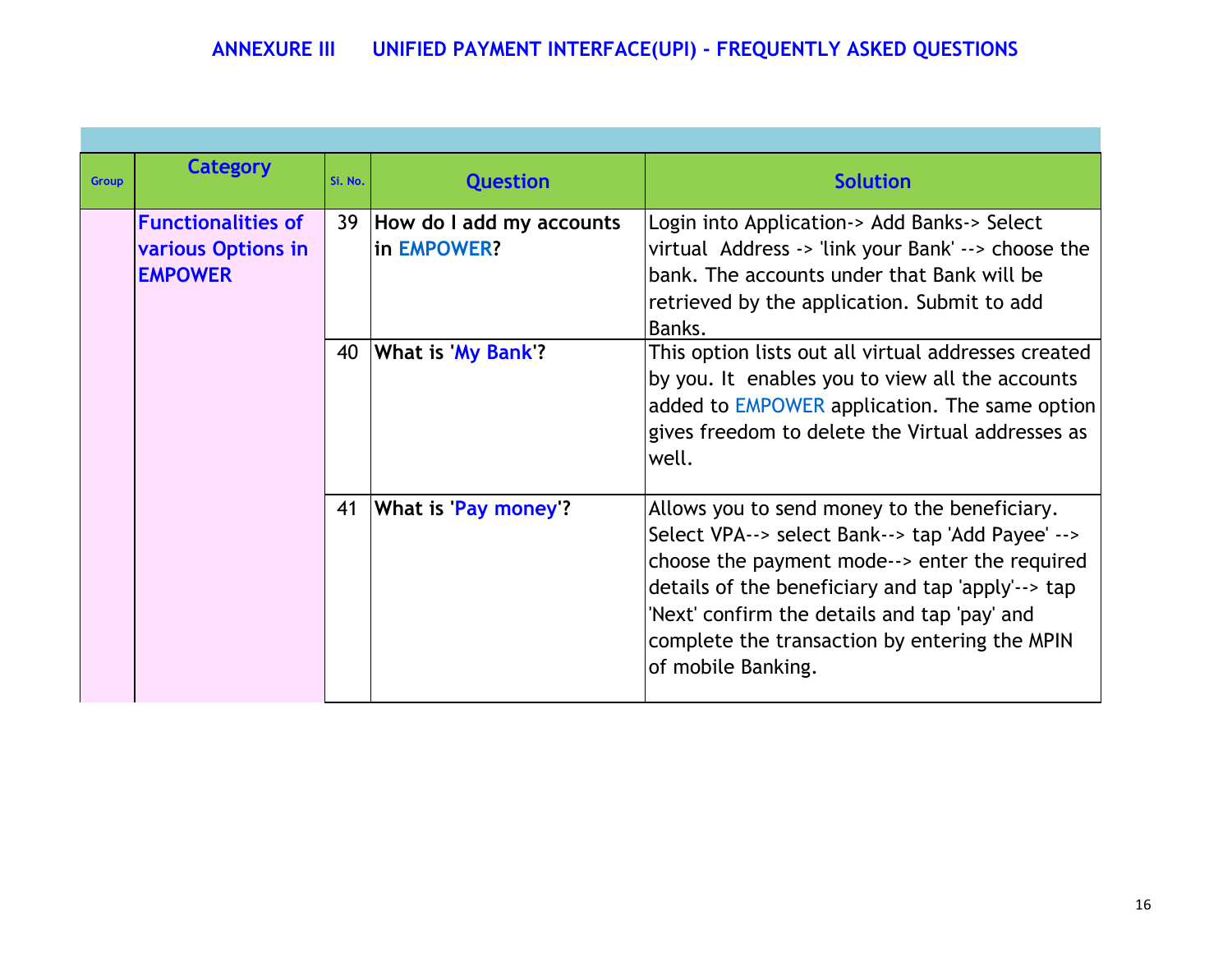| <b>Group</b> | <b>Category</b>                                                   | Si. No.  | <b>Question</b>                          | <b>Solution</b>                                                                                                                                                                                                                                                           |  |  |
|--------------|-------------------------------------------------------------------|----------|------------------------------------------|---------------------------------------------------------------------------------------------------------------------------------------------------------------------------------------------------------------------------------------------------------------------------|--|--|
|              | <b>Functionalities of</b><br>various Options in<br><b>EMPOWER</b> | 42       | <b>what is Request money?</b>            | You can request or collect money from another<br>party through this option.<br>select your VPA--> select Bank--> enter the<br>virtual address of the beneficiary--> enter the<br>amoung and set the validity of the payment --><br>tap 'Next'---> tap 'confirm'.          |  |  |
|              |                                                                   | 43<br>44 | What is Pending Request*?                | This option shall list all the Collect money<br>requests received which are to be processed<br>(approve/reject). Tap on the transaction --> tap<br>on '+' sign --> select approve or reject to process<br>the transaction --> enter the MPIN and complete<br>the payment. |  |  |
|              |                                                                   |          | What is My Transactions*?                | This option shall enable you to view all types of<br>transactions done through UPI application,<br>including financial and non-financial.                                                                                                                                 |  |  |
|              |                                                                   | 45       | <b>What is "Transaction</b><br>History"? | This option shall enable you to view all<br>transaction details done on a specific period of<br>time, both financial and non-financial<br>transactions done on EMPOWER.                                                                                                   |  |  |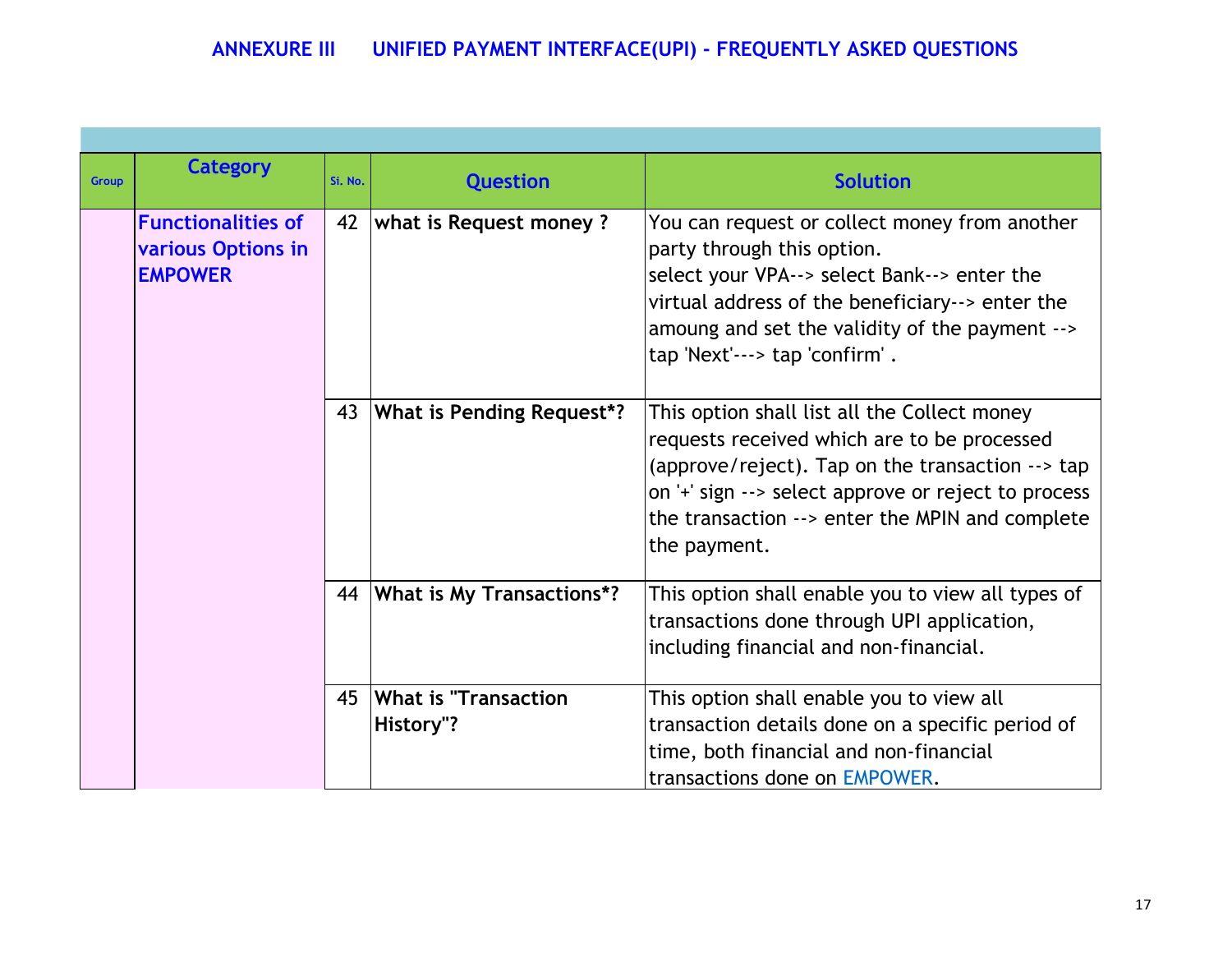| <b>Group</b> | Category                           | Si. No. | <b>Question</b>                                       | <b>Solution</b>                                                                                                                                                                                                                                                                                            |  |  |
|--------------|------------------------------------|---------|-------------------------------------------------------|------------------------------------------------------------------------------------------------------------------------------------------------------------------------------------------------------------------------------------------------------------------------------------------------------------|--|--|
| F            | <b>Password related</b><br>queries | 46      | What is the remedy if I<br>forget my password?        | If you forgotten the password you can tap on<br>"forgot password" option in the login screen,<br>Answer the secret questions set at the time of<br>registration and set your password by fulfilling<br>the password rules defined for UPI password.                                                        |  |  |
|              |                                    | 47      | What is the Critera for<br>setting my login password? | The Login password must be alphanumeric with<br>a special character.                                                                                                                                                                                                                                       |  |  |
|              |                                    | 48      | wrong password will my<br>App get blocked             | After how many attempts of Three consecutive wrong attempts would block<br>the application. You need to tap on forgot<br>password and follow the procedure to login<br>afresh.                                                                                                                             |  |  |
|              |                                    | 49      | What to do if I have<br>forgotten my MPIN             | There is an option in Menu---> My accounts---<br>>Generate MPIN. You need to enter the VPA of<br>the account from which you wish to initiate the<br>transaction, Then enter the last six digits of your<br>Debit card number and expiry date. You will get<br>an OTP, enter the OTP and set your new MPIN. |  |  |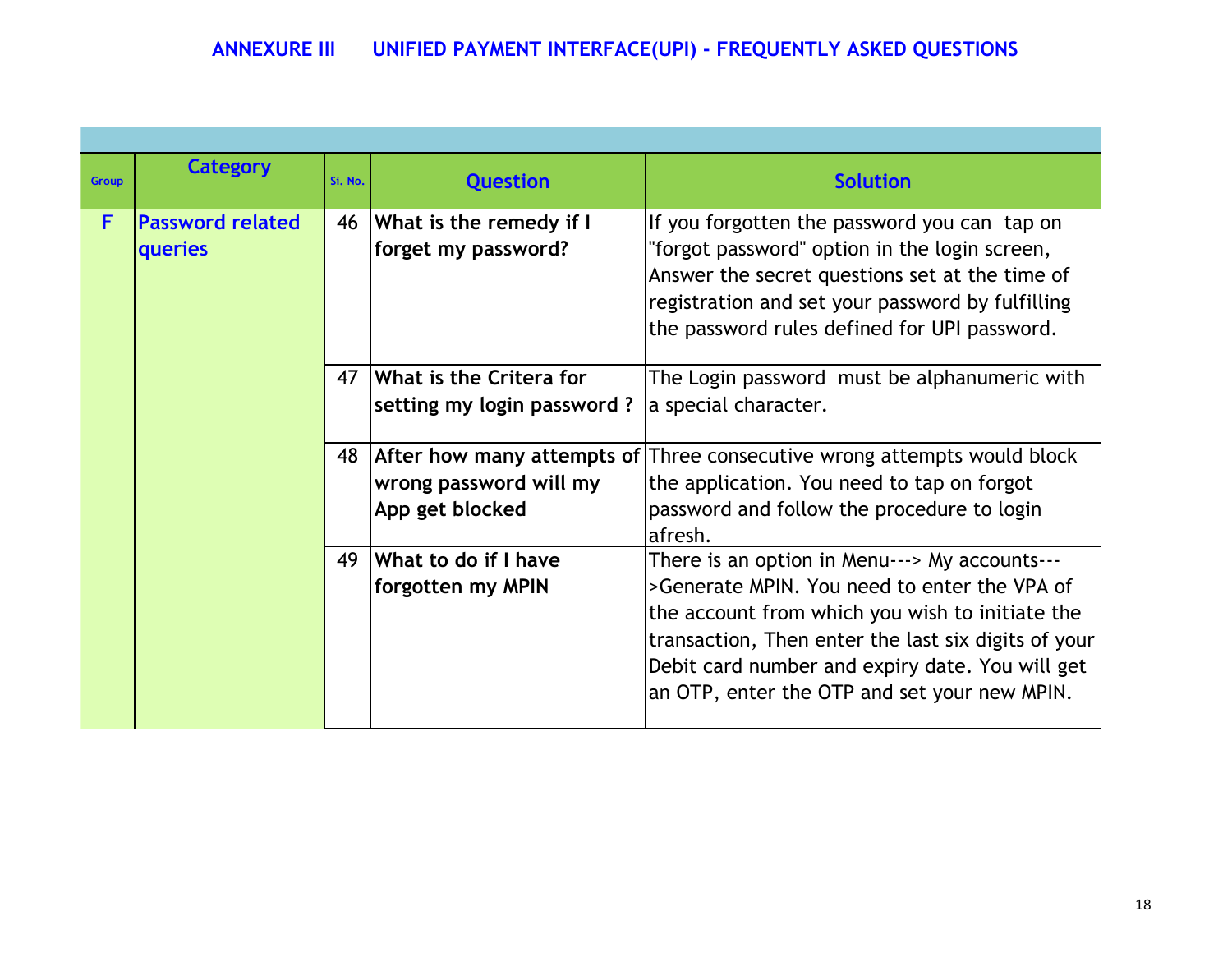| <b>Group</b> | <b>Category</b>         | Si. No. | <b>Question</b>              | <b>Solution</b>                                    |  |  |
|--------------|-------------------------|---------|------------------------------|----------------------------------------------------|--|--|
|              | <b>Password related</b> | 50      | How can I change My          | Login to the Application--->Profile--> My details- |  |  |
|              | <b>queries</b>          |         | Password?                    | > 'change password'. Follow the rules laid down    |  |  |
|              |                         |         |                              | for changing the password and set the same.        |  |  |
|              |                         |         |                              |                                                    |  |  |
|              |                         | 51      | How can I Change my MPIN?    | There is an option in Menu---> My accounts--->     |  |  |
|              |                         |         |                              | Change MPIN. Enter the old MPIN, then set your     |  |  |
|              |                         |         |                              | New MPIN and submit.                               |  |  |
| G            | Safety and              | 52      | Before Sending or            | After entering the Virtual Payment address(VPA),   |  |  |
|              | <b>Security</b>         |         | <b>Collecting money from</b> | Please wait for the same to be validated by the    |  |  |
|              |                         |         | someone, what are the        | App. Once the VPA is validated you will know the   |  |  |
|              |                         |         | things to be ensured?        | actual name of the beneficiary.                    |  |  |
|              |                         |         |                              |                                                    |  |  |
|              |                         | 53      | If my mobile Handset / SIM   | Please contact our Toll free no.* 18004250018      |  |  |
|              |                         |         | is lost, what should I do?   | and de-register EMPOWER.                           |  |  |
|              |                         |         |                              |                                                    |  |  |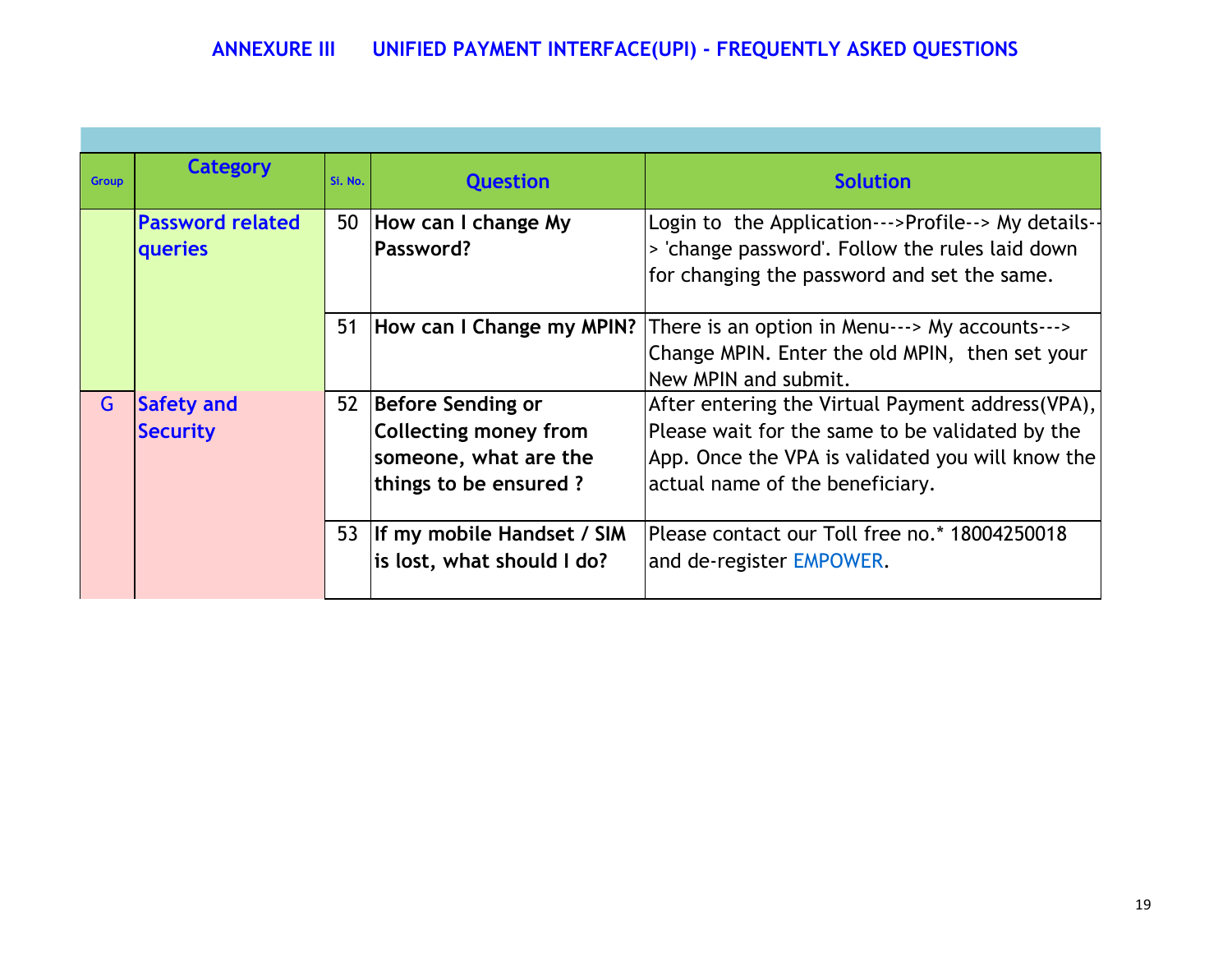| <b>Group</b> | <b>Category</b>                      | Si. No. | <b>Question</b>                                             | <b>Solution</b>                                                                                                                                                                                                                                                                                                                                          |  |  |
|--------------|--------------------------------------|---------|-------------------------------------------------------------|----------------------------------------------------------------------------------------------------------------------------------------------------------------------------------------------------------------------------------------------------------------------------------------------------------------------------------------------------------|--|--|
|              | <b>Safety and</b><br><b>Security</b> | 54      | If my mobile Handset and /<br>one can mis-use EMPOWER.      | In case you lose your mobile, it cannot be<br>or SIM is lost, wheteher any misused by anyone unless the the person who<br>gets possession of the mobile knows the<br>Application Login PASSWORD and MPIN.<br>Users shall not share their MPIN and PASSWORD<br>with anybody. The same needs to be kept<br>confidential for self-guarding from fraudsters. |  |  |
|              |                                      | 55      | How can I de-register<br><b>Mobile Banking Services?</b>    | Please Login into App. Choose Others----> De-<br>register.                                                                                                                                                                                                                                                                                               |  |  |
|              |                                      | 56      | <b>When I Change My Mobile</b><br>Handset, What shall I do? | In case of change in handset, you have to<br>download the App once again from playstore,<br>register yourself by answering the secret<br>question previously set by you. The App allows<br>you to continue with the existing Virtual<br>address, while it creates the new Device Hard-<br>binding.                                                       |  |  |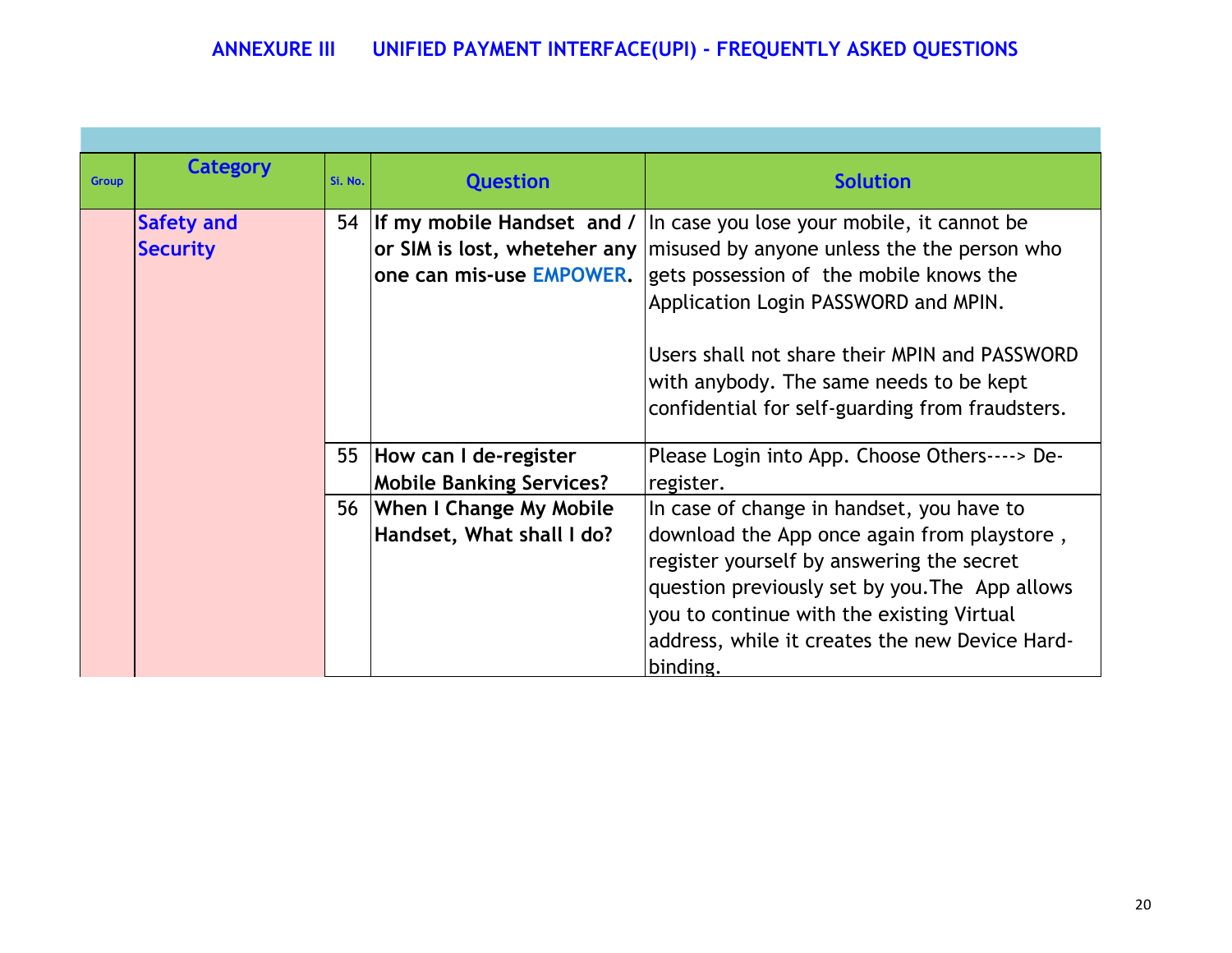| <b>Group</b> | <b>Category</b>                          | Si. No. | <b>Question</b>                                                                              | <b>Solution</b>                                                                                                                                                                                                                                                                                                                                                                                                                                   |  |  |  |
|--------------|------------------------------------------|---------|----------------------------------------------------------------------------------------------|---------------------------------------------------------------------------------------------------------------------------------------------------------------------------------------------------------------------------------------------------------------------------------------------------------------------------------------------------------------------------------------------------------------------------------------------------|--|--|--|
|              | <b>Safety and</b><br><b>Security</b>     | 57      | <b>When I Change My SIM Card</b><br>but the same mobile no, is<br>retained, What shall I do? | You have to uninstall and download the<br><b>EMPOWER from Google Play store in the Handset</b><br>and once again complete registration procedure.<br>You need to add Bank accounts once again with<br>new virtual addresses. The earlier Virtual<br>addresses cannot be used for further 2 years as<br>per NPCI guidelines.                                                                                                                       |  |  |  |
| н            | <b>Complaints and</b><br><b>Disputes</b> | 58      | What if I change My mobile<br><b>No.?</b>                                                    | A change in mobile number would require you to<br>give the new number / Update the number with<br>your Issuing Bank.<br>you have to delete the existing application and<br>download EMPOWER from Google play store once<br>again and complete the registration process. You<br>need to add Bank accounts once again with new<br>virtual addresses. The earlier Virtual addresses<br>cannot be used for further 2 years as per NPCI<br>guidelines. |  |  |  |